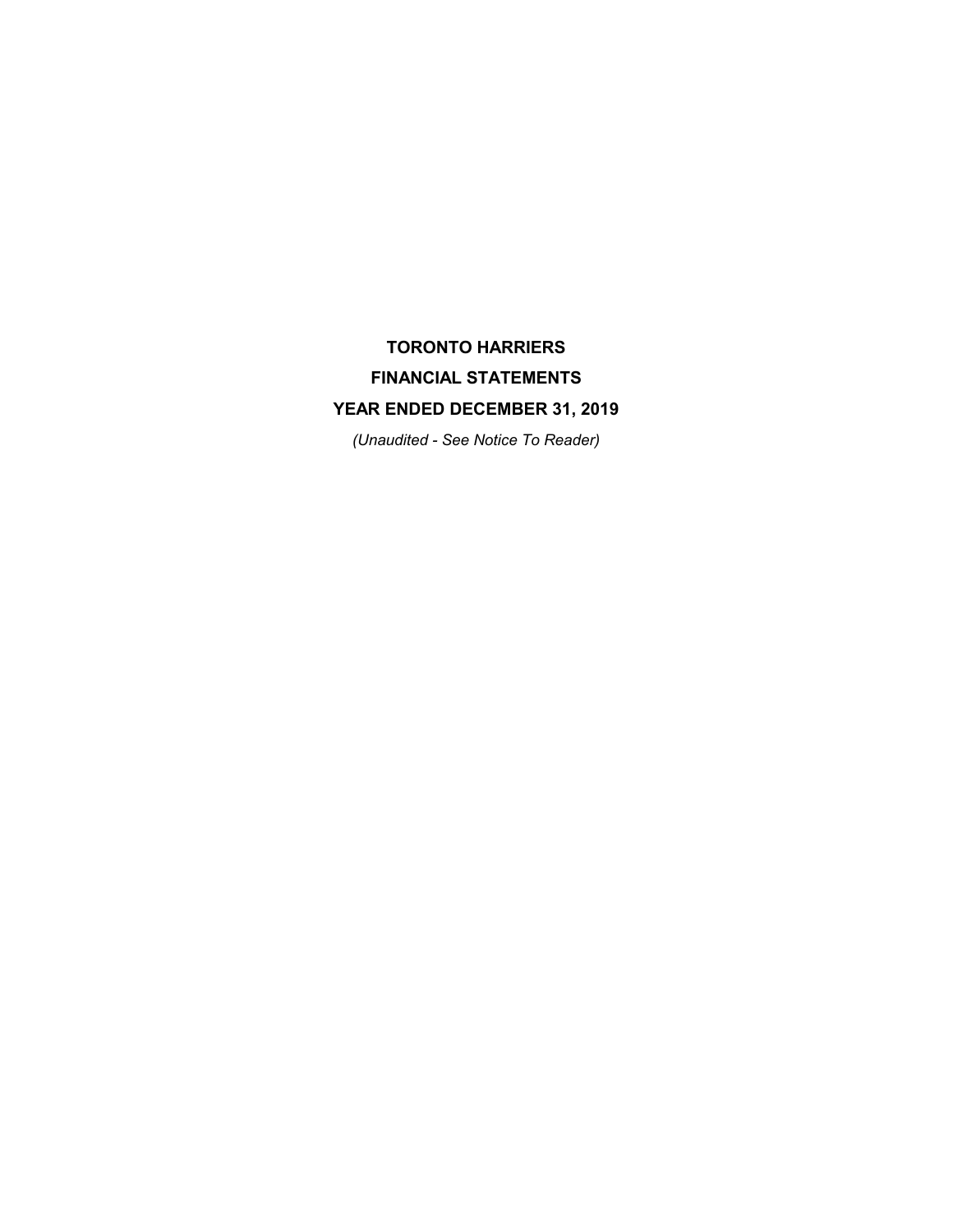## TORONTO HARRIERS INDEX TO FINANCIAL STATEMENTS YEAR ENDED DECEMBER 31, 2019

|                                               | Page |
|-----------------------------------------------|------|
| <b>NOTICE TO READER</b>                       | 1    |
| <b>FINANCIAL STATEMENTS</b>                   |      |
| <b>Statement of Financial Position</b>        | 2    |
| Statement of Changes in Net Assets            | 3    |
| <b>Statement of Revenues and Expenditures</b> | 4    |
| <b>Statement of Cash Flow</b>                 | 5    |
|                                               |      |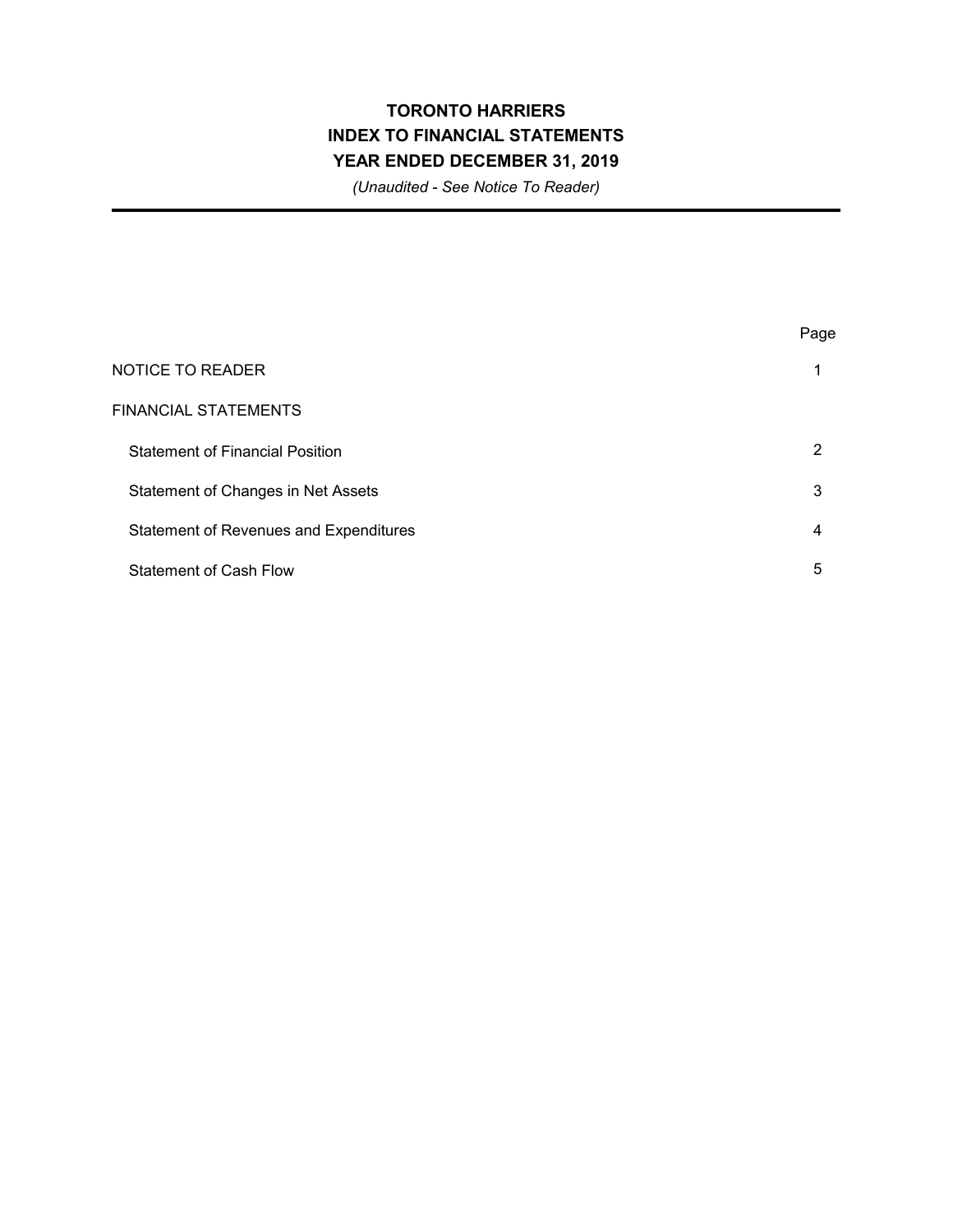

2800 14th Avenue, Suite 400 Markham, ON L3R 0E4 905-477-6996 Toronto Line: 416-494-4892 F: 905-477-9381 applebaum-commisso.com

#### NOTICE TO READER

On the basis of information provided by management, we have compiled the statement of financial position of Toronto Harriers as at December 31, 2019 and the statements of changes in net assets, revenues and expenditures and cash flow for the year then ended.

We have not performed an audit or a review engagement in respect of these financial statements and, accordingly, we express no assurance thereon.

Readers are cautioned that these statements may not be appropriate for their purposes.

applebaum, Commisso LLP

Markham, Ontario **Applebaum, Commisso LLP** October 14, 2020 Chartered Professional Accountants Licensed Public Accountants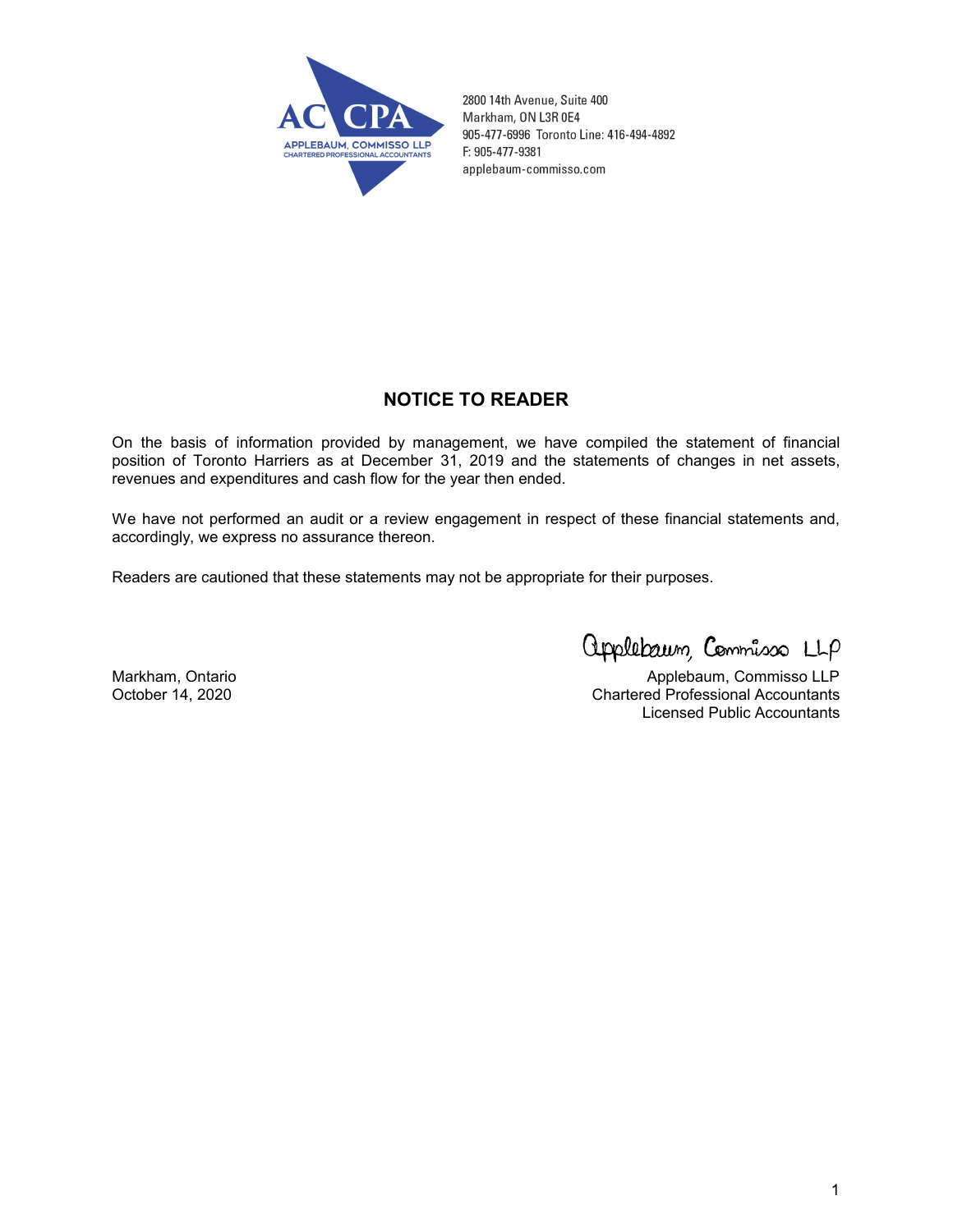### TORONTO HARRIERS STATEMENT OF FINANCIAL POSITION AS AT DECEMBER 31, 2019

(Unaudited - See Notice To Reader)

| <b>ASSETS</b>                                  |             |
|------------------------------------------------|-------------|
| <b>Current Assets</b><br>Cash                  | \$<br>9,652 |
| <b>LIABILITIES AND NET ASSETS</b>              |             |
| <b>Current Liabilities</b><br>Accounts payable | \$<br>1,965 |
| <b>Net Assets</b><br>General fund              | 7,687       |
| <b>Liabilities and Net Assets</b>              | \$<br>9,652 |

ON BEHALF OF THE BOARD

Gila Ossip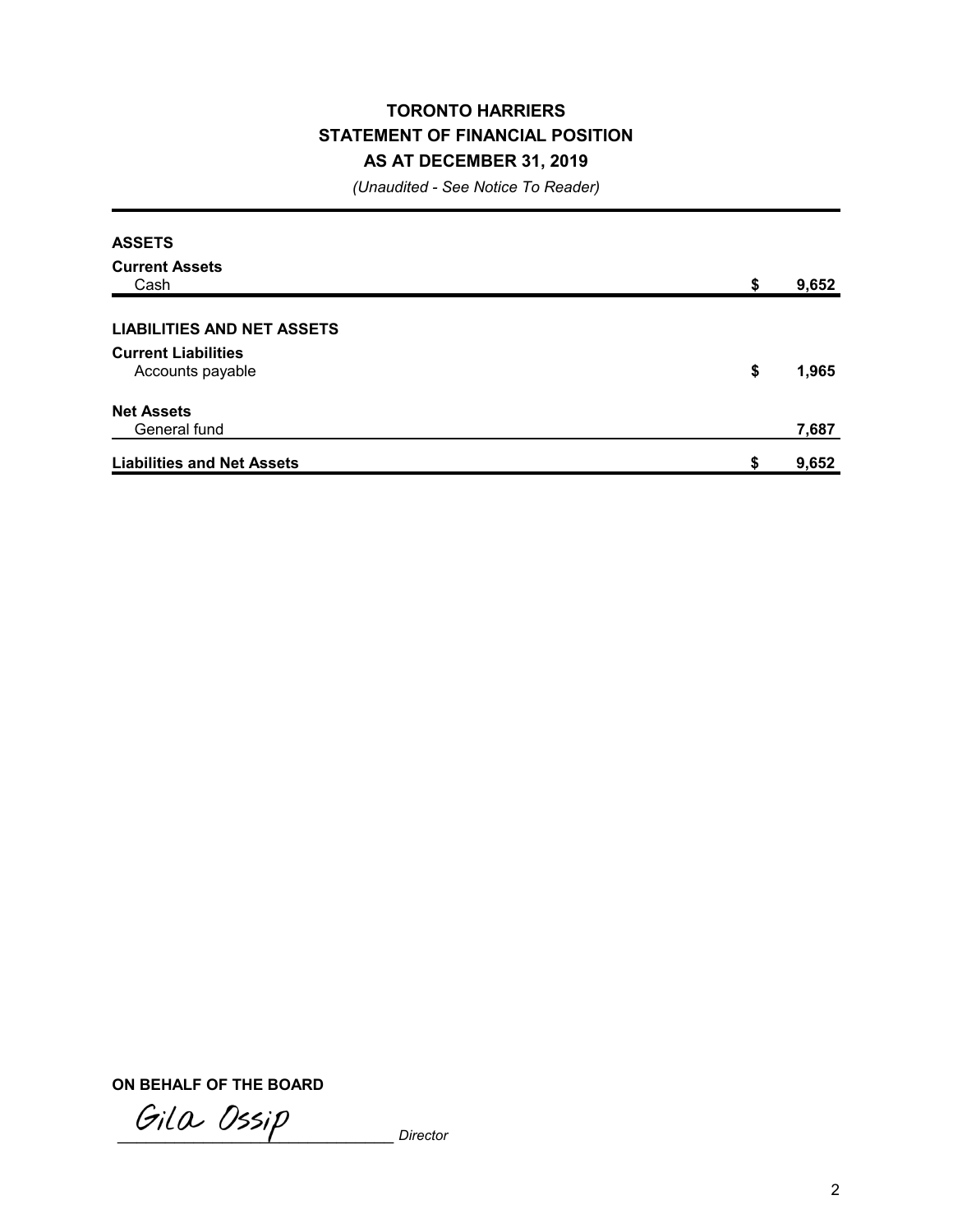### TORONTO HARRIERS STATEMENT OF CHANGES IN NET ASSETS YEAR ENDED DECEMBER 31, 2019

|                                                   | 2019  |
|---------------------------------------------------|-------|
| <b>NET ASSETS - BEGINNING OF YEAR</b>             |       |
| <b>Excess of revenues over operating expenses</b> | 7,687 |
| <b>NET ASSETS - END OF YEAR</b>                   | 7,687 |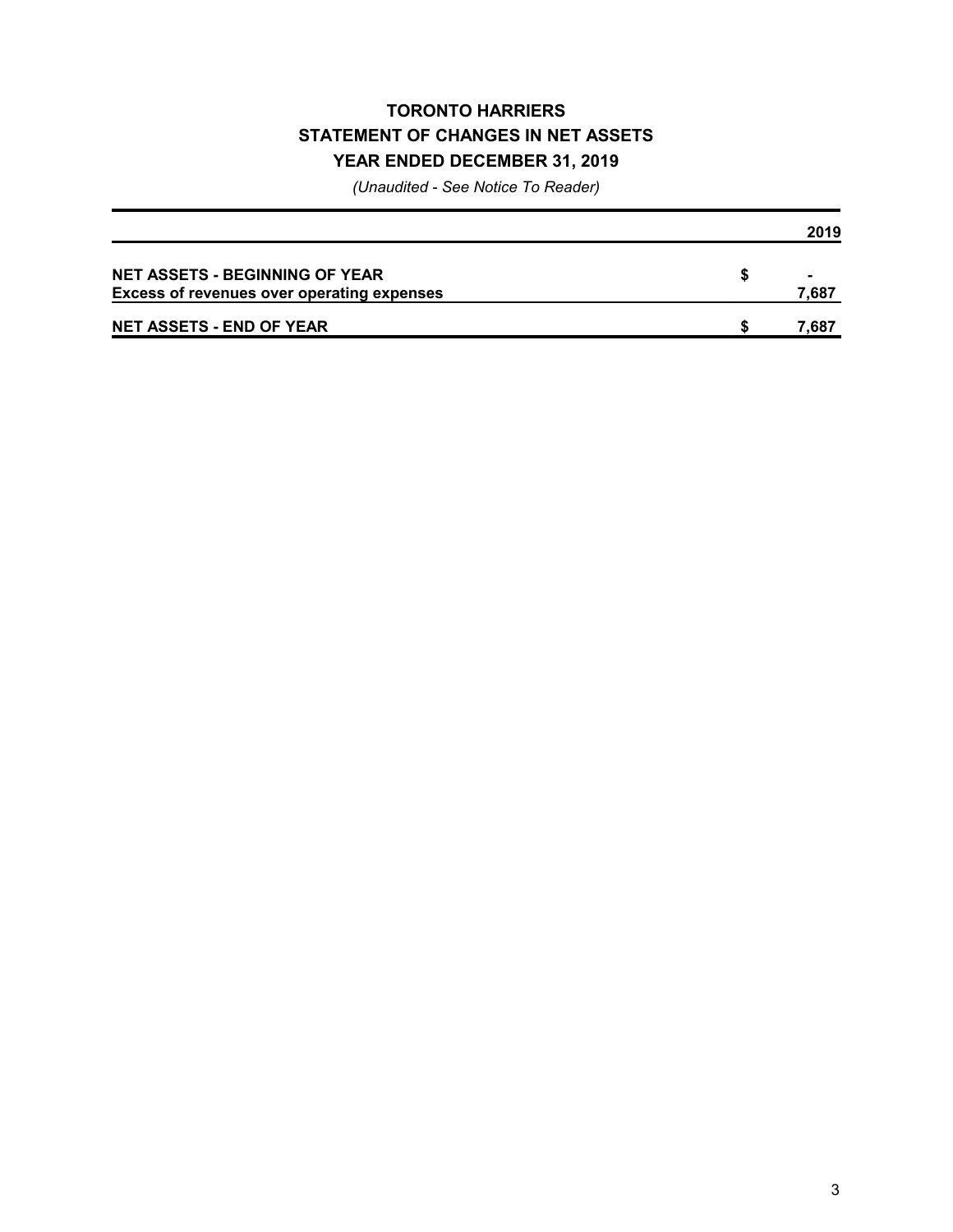### TORONTO HARRIERS STATEMENT OF REVENUES AND EXPENDITURES YEAR ENDED DECEMBER 31, 2019

| <b>REVENUES</b>                                   |              |
|---------------------------------------------------|--------------|
| Membership fees                                   | \$<br>13,920 |
| Coaching services                                 | 37,759       |
|                                                   | 51,679       |
|                                                   |              |
| <b>OPERATING EXPENSES</b>                         |              |
| Coaching services                                 | 28,026       |
| Merchandise                                       | 4,407        |
| Insurance                                         | 3,726        |
| Advertising and promotion                         | 2,866        |
| <b>Professional fees</b>                          | 2,144        |
| General club expenses                             | 1,829        |
| Dues and subscriptions                            | 918          |
| Interest and bank charges                         | 76           |
|                                                   | 43,992       |
| <b>EXCESS OF REVENUES OVER OPERATING EXPENSES</b> | \$<br>7,687  |